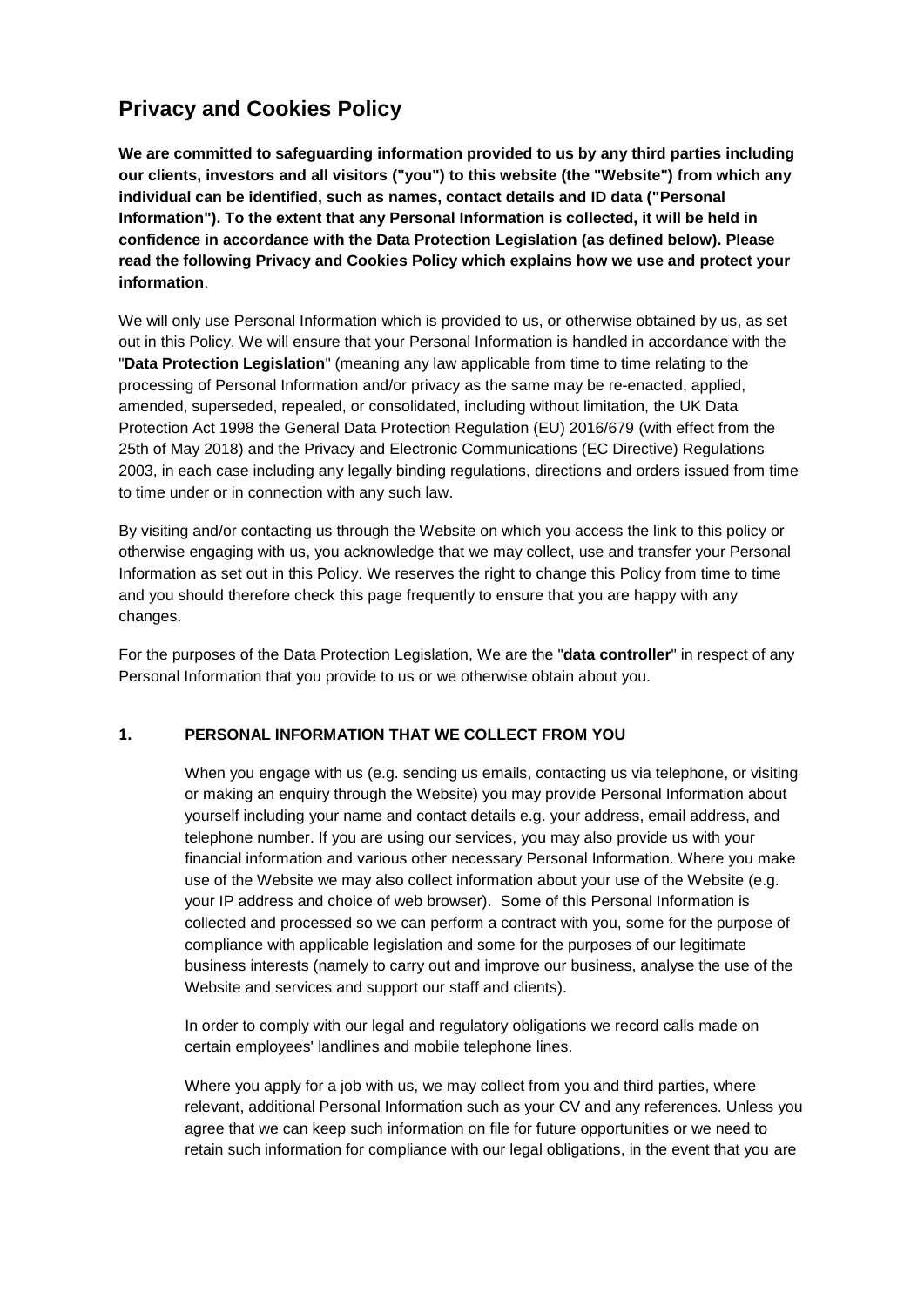unsuccessful, we will only retain this Personal Information for as long as is reasonably necessary to process your application.

Where you provide Personal Information on behalf of another individual you are responsible for notifying that individual that you have provided their Personal Information to us and directing them to this Policy so they can see how we will process their Personal Information.

#### **2. PERSONAL INFORMATION THAT WE RECEIVE FROM OTHER SOURCES**

We may receive information from third parties who collect Personal Information from you and pass it on to us. For example: (i) in connection with services that we provide to our clients; and (ii) we may receive information from past employers and others concerning your employment history where you apply for a job with us. Where this is the case the third party is responsible for informing you that they have shared your Personal Information with us, directing you to this Policy and obtaining any relevant consents from you to ensure you are happy with the ways in which your Personal Information will be used. However, once we are holding it, we will only handle any person's Personal Information in accordance with this Policy.

#### **3. SENSITIVE PERSONAL INFORMATION**

"**Sensitive Personal Information**" is Personal Information concerning an individual's: (i) racial or ethnic origin, (ii) political opinions, (iii) religious beliefs or other beliefs of a similar nature, (iv) membership of a trade union, (v) physical or mental health or condition, (vi) sexual life or orientation, (vii) commission or alleged commission of any offence or any proceedings for any offence committed or alleged to have been committed by him/her, the disposal of such proceedings, or the sentence of any court in such proceedings.

Where we receive Sensitive Personal Information we will only keep such information for as long as strictly necessary in order to comply with our obligations under the law.

#### **4. WHAT WE DO WITH YOUR PERSONAL INFORMATION**

We will only use your Personal Information in order to: (a) provide you with our services on an ongoing basis, in accordance with our contract, (b) improve our Website and services, (c) comply with our own legal and regulatory obligations, including in relation to financial promotion, applicable anti-money laundering and counter terrorist financial legislation (d) for our internal business processes, including providing support to our staff and (e) where relevant, process your application for employment.

Where you have explicitly consented at the time we collected your Personal Information or where we otherwise have a right to do so, we may also use your Personal Information to let you know about any of our services that may be of interest to you and/or inform you about important changes or developments to our services by email.

Where you or your employer (or any other entity you work for) provides services to us, you and/or they may provide us with some of your Personal Information in connection with the provision of the services, such as your name, business contact details and other Personal Information. We will only process such Personal Information in connection with the provision of the services (such as using your contact details to discuss the services) and in accordance with this Policy. In addition, where necessary, we may also share your Personal Information with third parties in order to provide our services.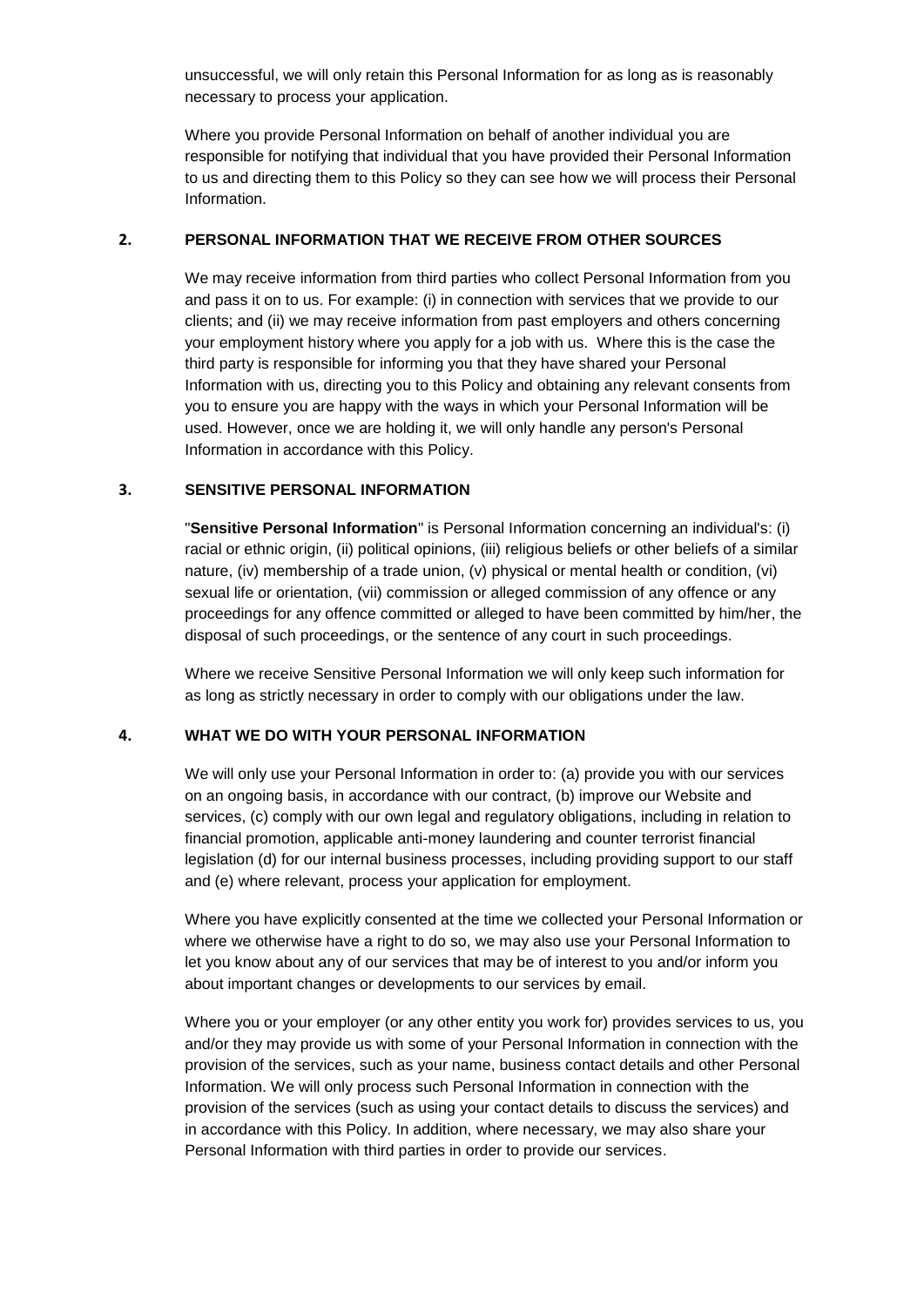If you change your mind about us using your Personal Information in the ways described in this Policy, please let us know by contacting the Chairman of the data privacy forum at [GDPRqueries@tpicap.com](mailto:GDPRqueries@tpicap.com) . You may also opt out of receiving marketing emails from us by following the instructions outlined in the email.

## **5. HOW WE SHARE YOUR PERSONAL INFORMATION**

Where it is necessary for the performance of our contract with you or for our internal business processes, we may share your Personal Information with certain third parties, professional advisors, service providers, regulatory bodies, auditors, technology providers, and any duly authorised agents or related, associated, or affiliated companies of the foregoing for the same purposes.

By submitting your Personal Information to us, you acknowledge that such third parties may receive and process your Personal Information. We ask all third parties to treat your Personal Information securely and in accordance with this Policy and will take reasonable steps to enforce this.

In addition, it may be necessary to disclose your Personal Information if we are under a duty to disclose your Personal Information in order to comply with any legal obligation (such as anti-money laundering or anti-terrorist financing obligations), carry out an internal investigation, enforce our Terms and Conditions on our Website and any other agreement, or protect the rights, property, or safety, of our companies and our clients, directors, employees, or other personnel. This includes exchanging information with other companies and organisations for the purposes of fraud protection and prevention. They in turn may exchange information (including Personal Information and financial information) with foreign tax authorities.

In exceptional circumstances, if we are sold or merged with another company we may disclose your information to a potential buyer, including your Personal Information and other information concerning your relationship with us, so that they can continue to provide the services you have requested.

# **6. OUR SECURITY MEASURES AND INFORMATION ABOUT WHEN WE DELETE DATA**

We will only keep your Personal Information for as long as we reasonably require and, in any event, only for as long as the Data Protection Legislation allows.

Where you have chosen a password which allows you to access certain parts of the Website, you are responsible for keeping this password confidential. We advise you not to share your password with anyone.

Unfortunately, the transmission of information via the internet is not completely secure and, although we will take steps to protect your Personal Information, we cannot guarantee the security of your Personal Information when transmitted via the Website; any transmission is therefore at your own risk.

Some of our premises use CCTV, however, this is under the control of third parties and therefore you should consult any notices they display and their privacy statements for more information.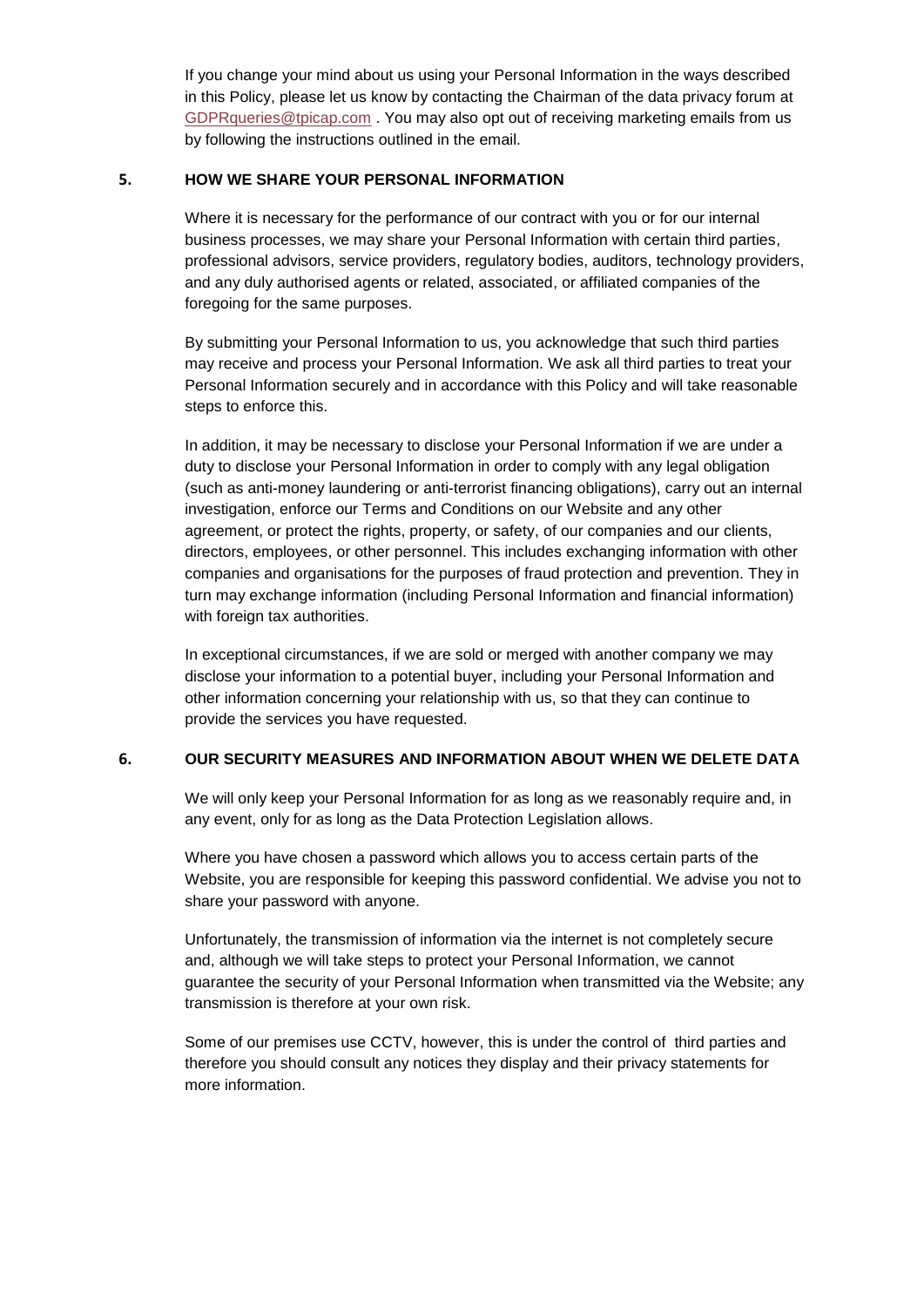# **7. TRANSFERRING PERSONAL INFORMATION OUTSIDE OF THE EEA**

Any Personal Information provided to us may be transferred to and stored on third parties' servers. We take steps to protect your Personal Information from unauthorised access and against unlawful processing, accidental loss, destruction, and damage.

In processing your Personal Information, it will sometimes be necessary for us to transfer your Personal Information outside the European Economic Area ("**EEA**") to our staff and our third-party service providers. It may also be accessed by staff operating outside the EEA who work for us or for one of our suppliers or group companies. This includes people engaged in, among other things, the provision of support services to us. We will take all steps reasonably necessary to ensure that your Personal Information is treated securely and in accordance with this Policy and the Data Protection Legislation when it is processed in, or otherwise accessed from, a location outside the EEA. This means that we will only transfer your Personal Information to our non-European offices and Funds, and to third parties based outside the EEA if that party: (a) is situated in a country that has been confirmed by the European Commission to provide adequate protection to Personal Information, (b) has agreed (by way of written contract incorporating the "model clauses" as approved by the European Commission or by some other form of data transfer mechanism approved by the European Commission) to provide all protections to your Personal Information as required by the Data Protection Legislation, or (c) we have your explicit consent to do so (such as where you have requested a service from one of our Funds situated outside the EEA). Where any transfer takes place under a written contract, you have the right to request a copy of that contract and may do so by contacting the Chairman of the Privacy Forum at GDPRqueries@tpicap.com. For the avoidance of doubt, in the event that the UK is no longer a part of the EEA, references in this paragraph to the EEA shall mean the EEA and the UK.

By submitting your Personal Information to us, you acknowledge this transferring, storing, or processing of your Personal Information.

# **8. ACCESSING AND UPDATING YOUR PERSONAL INFORMATION**

You have the right to ask us not to process your Personal Information for marketing or research purposes. If you have given us your express consent, or where we otherwise have the right to do so, we may use your Personal Information for marketing purposes. If we intend to disclose your Personal Information to any third party for marketing purposes, we will seek your explicit consent prior to any such transfer. You can exercise your right to prevent such processing by checking certain boxes on the forms we use to collect your Personal Information.

You are entitled to know details about the Personal Information we hold about you and how that information is processed. If you would like to request this, please contact the Chairman of the Privacy Forum at [GDPRqueries@tpicap.com](mailto:GDPRqueries@tpicap.com) and we will provide you with the information to which you are entitled.

You can also ask us to: (a) make any changes to ensure that any Personal Information we hold about you is accurate and up to date; (b) erase or stop processing any Personal Information we hold about you where there is no longer a legal ground for us to hold it; or (c) in some circumstances, transfer any information we hold about you to a specified third party. If you wish to exercise any of these rights, please contact us at Chairman of the Privacy Forum at GDPRqueries@tpicap.com.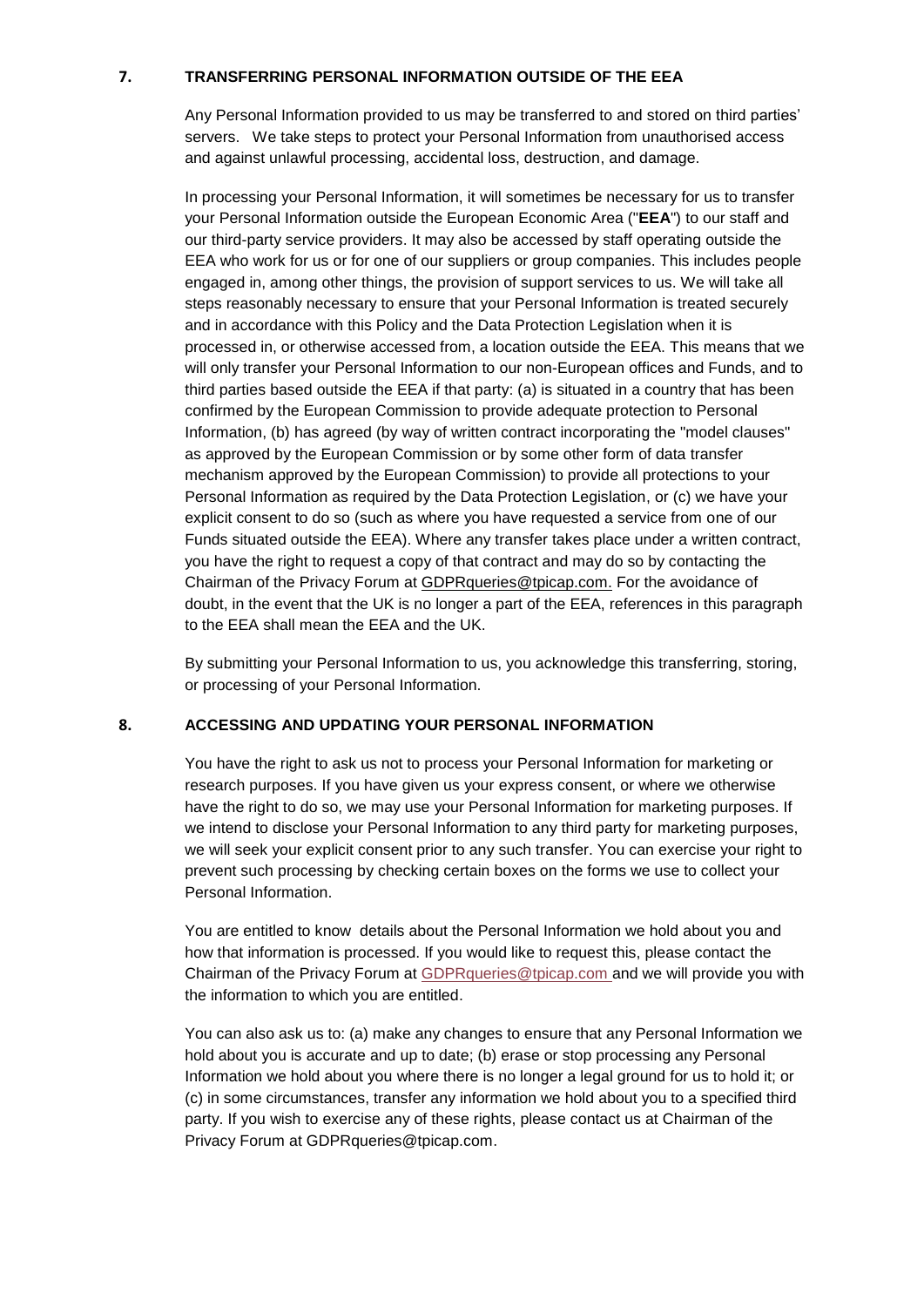# **9. COMPLAINTS**

Should you have any queries or complaints in relation to how we use your Personal Information, please contact the Chairman of the Privacy Forum at [GDPRqueries@tpicap.com](mailto:GDPRqueries@tpicap.com) should you wish to take any complaints or queries further, you have the right to contact the Information Commissioner's Office regarding such issues.

Our Website may, from time to time, contain links to and from third party websites. If you follow a link to any of these websites, please note that these websites have their own privacy policies and that we do not accept any responsibility or liability for these websites or their related policies. Please check these policies before you submit any Personal Information via these websites.

# **10. OUR USE OF COOKIES**

A cookie is a small file that is sent to your browser from a web server and is stored on your computer. Cookies help us to analyse web traffic and identify which pages of the Website are being used. The Website also uses cookies to respond to you as an individual so that it can tailor its operations to your needs by gathering and remembering information about your preferences as well as enabling you to login to The Website. We only use this information for statistical analysis purposes and then it is removed from our systems.

A cookie in no way gives us access to your computer or any information about you, other than information about how you use the Website and the Personal Information you choose to share with us, (including Personal Information you automatically share with us by way of your browser settings).

In particular, we use the following cookies:

- (a) **Strictly necessary cookies.** These cookies are essential in order to enable you to move around the Website and use its features, such as accessing secure areas.
- (b) **Performance cookies.** These cookies collect information about how visitors use our Website, for instance which pages visitors go to most often and if they get error messages from the web pages. These cookies don't collect information that identifies a visitor; all information these cookies collect is aggregated and is therefore anonymous. It is only used to improve how our Website works.
- (c) **Functionality cookies.** These cookies are used to identify unique visitors to websites. If you log in to the website, these are the cookies that allow us to remember who you are and what your preferences are so that we can provide you with access to pages personal to you, (for example your account pages or your selected font size). These cookies can help to keep your visit to the site secure.
- (d) **Targeting cookies.** These cookies collect information about your browsing habits to make advertising relevant to you and your interests. These cookies collect the most information about users.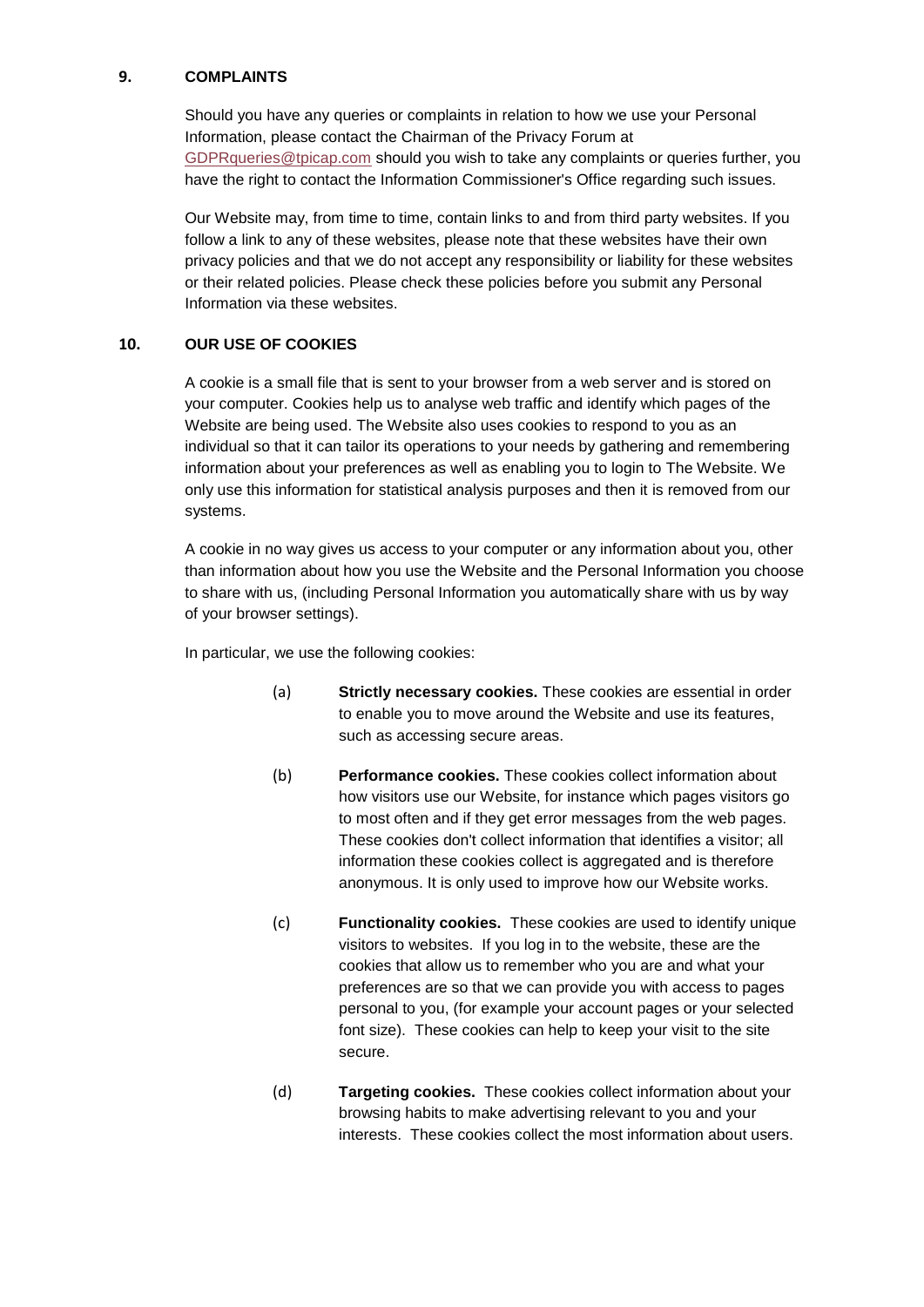(e) **Session cookies.** These cookies allow us to identify your device as you use the Website, so that you are not treated as a new visitor each time you go to another part of the Website.

You can also find more information about cookies generally here: [www.allaboutcookies.org](file:///C:/Users/jf2/AppData/Roaming/OpenText/DM/Temp/www.allaboutcookies.org)*.*

# **11. CHANGES TO THIS PRIVACY AND COOKIES POLICY**

We may amend this Policy at any time without notice. By continuing to use the Website and making use of our services you acknowledge that we shall process your Personal Information in accordance with the updated Policy. If you are not happy with any changes that we make, you should not use or access (or continue to use or access) the Website and/or our services. Any changes to this Policy will be posted on the Website.

# **12. OUR CONTACT INFORMATION**

If you have any questions (including relating to transfers of your Personal Information outside the EEA), please feel free to contact us by email at: Chairman of the Privacy Forum at GDPRqueries@tpicap.com.